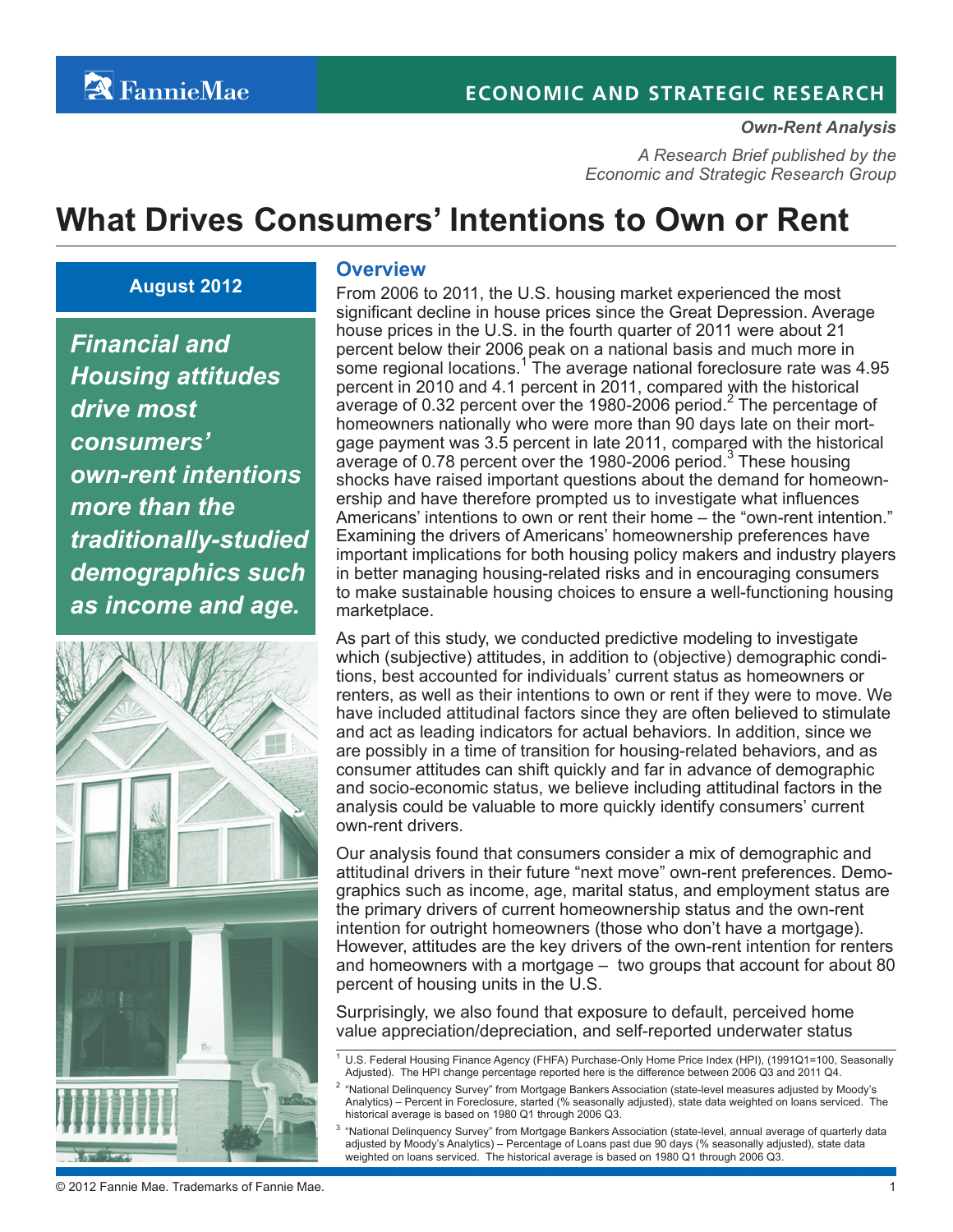make minimal incremental contributions to predicting the own-rent intention in the models.

## **Analysis Approach**

To examine the primary factors that influence Americans' own-rent intentions, we analyzed the full year 2011 data from the Fannie Mae National Housing Survey. The Fannie Mae National Housing Survey is a monthly survey that polls 1,000 adults every month across the U.S. with more than 100 questions to assess consumers' attitudes regarding the economy, household finances, and owning and renting, as well as their demographic conditions.<sup>4</sup> The full-year data incorporates the responses of 12,014 individuals, collected from January to December 2011.

The specific questions we focused on were:

• What factors influence consumers' current homeownership status (i.e., whether they own or rent today)?

- What factors drive consumers' intentions to buy or rent in the future (i.e., whether they will own or rent if they were to move)? And, how do the factors differ among the following three population groups:
	- 1) Current renters
	- 2) Current homeowners with a mortgage (mortgage-owners)
	- 3) Current homeowners without a mortgage (outright-owners)

We focused on these three population groups because they generally fall into three different life stages with respect to housing tenure. As the National Housing Survey data shows in **Figure 1**, renters overall tend to be younger and more likely to be single; mortgage-owners are more likely to be middle-aged, married, and employed full-time; and outright-owners tend to be older and more likely to be retired and widowed. The analyses across these three groups help illustrate similarities as well as differences in the own-rent decision-making process that exist throughout an individual's life cycle.



Additional details about Fannie Mae's National Housing Survey including methodology, the questionnaire, published results, and a comparison to other consumer surveys can be found on [www.fanniemae.com.](http://www.fanniemae.com) For the details of the methodology, see <http://www.fanniemae.com/resources/file/research/housingsurvey/pdf/nhstechnicalnotes.pdf>. The questionnaire can be found at <http://www.fanniemae.com/resources/file/research/housingsurvey/pdf/nhsquestionnaire.pdf>. For the monthly trending analysis, see <http://www.fanniemae.com/portal/research-and-analysis/housing-monthly.html>; for in-depth quarterly topic analysis, see [http://www.fanniemae.com/portal/research-and](http://www.fanniemae.com/portal/research-and-analysis/housing-quarterly.html)[analysis/housing-quarterly.html.](http://www.fanniemae.com/portal/research-and-analysis/housing-quarterly.html)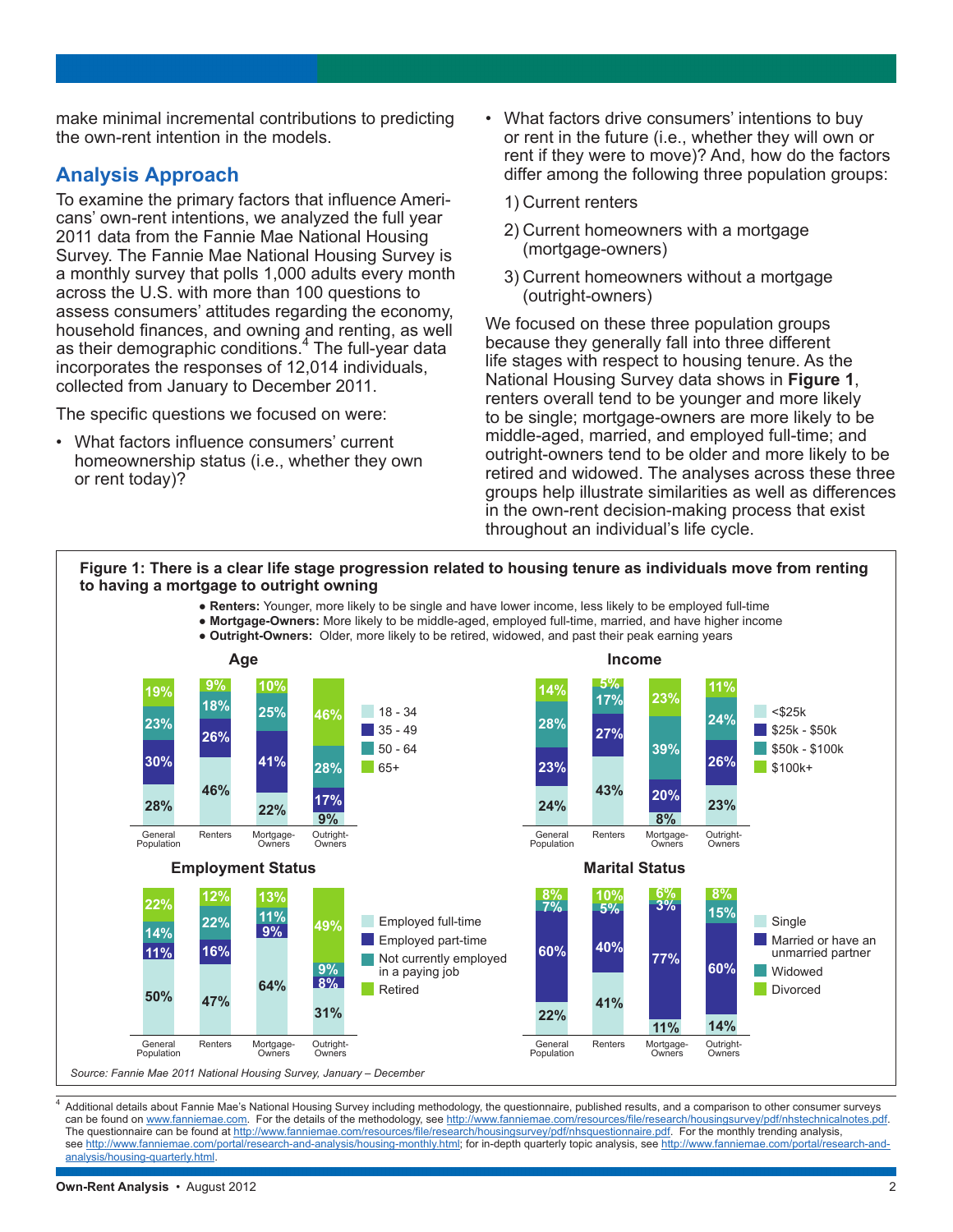## **Model Specifications**

We focused on two variables of primary interest for this study:

- (1) Current Homeownership Status, "Do you own your primary residence?" with response categories of "Yes," "No," or "Don't know."
- (2) Prospective Homeownership Intent, "If you were going to move, would you be more likely to buy or rent (with the option of "Don't know").'

With more than 100 questions covered in the Fannie Mae National Housing Survey, this study attempted to identify the top variables that best account for current homeownership and prospective homeownership. The research approach taken by this study was therefore exploratory in nature, as opposed to being driven by specific hypotheses to test. We attempted to let the data speak for itself to determine, from among more than 100 variables in the survey, the most significant variables in predicting respondents' ownrent response.

A series of steps was taken for the analysis. First, to help identify the variables to be used in later predictive modeling, correlation analyses were conducted between each of the own-rent questions and all the variables covered in the survey, including demographics, household finances, financial attitudes, beliefs regarding owning vs. renting, perceived financial and non-financial homeownership benefits and barriers, exposure to mortgage default, etc. Based on the correlation results, the top 25-30 variables with the highest simple correlations were then identified and entered into step-wise logistic regressions to predict the likelihood of owning a home at the current state and the intention to buy a home or rent at the next move. Based on the step-wise logistic regressions, the final predictive models with the top 10-15 variables were then established.<sup>1</sup>

Multicollinearity, a statistical phenomenon in which explanatory variables are highly inter-correlated (i.e., income, age, financial attitudes, etc.), was observed among some of the variables. The top 10-15 variables in the final models are the most powerful in explaining the own-rent choice data. Because of multicollinearity, some variables might have statistically significant correlations with the own-rent choice, but they do not show up in the final models because their effects on the own-rent choice were better explained by other

variables already present in the model. The results discussed here focus on these top variables.

It is worth noting that while the approach used in this study was exploratory in nature, we did place some minor constraints in the models by excluding selfreported debt and assets variables from the modeling process. Self-reported debt and assets were found to be the top variables in predicting current homeownership status. We decided to drop these two variables, considering that debt and assets might be the "outcome" of homeownership, as people have more debt and assets once they purchase a home. Removing these two variables from the current homeownership model resulted in higher weights of other demographic variables such as income, marital status, and employment status in predicting current homeownership.

# **Key Insights**

The 2011 National Housing Survey results show that homeownership still appeals to the majority of Americans, with 85 percent saying owning makes more sense than renting financially over the long term and 64 percent of respondents saying that, if they were going to move, they would buy a home.

**Figure 2** shows how different respondents in the survey answered the "next-move" own-rent question.



**Figure 2: Share of Respondents That Expect to Buy If They Were to Move** 

<sup>5</sup> This question assesses general consumers' "stated" preferences for owning versus renting for their next move. The extent to which this question truly reflects respondents' "actual" behavior at their next move cannot be determined.

 $^6$  Forward-selection stepwise regressions were conducted, which started with no variables in the model, then introduced the variables one by one and included them in the model if they were statistically significant. The most significant variable was entered first. Other variables were selected at each subsequent step if they made additional contribution to the model given the variables already selected in the model. This is an automatic procedure for statistical model selection where there is a large number of potential explanatory variables, and no underlying theory on which to base the model selection. Please note that the order in which variables are entered affects the variable's contribution to the model. Nagelkerk Pseudo R-Squared is .48 for the current homeownership model and is .27, .27, and .22 for the prospective homeownership models, respectively among renters, mortgage owners, and outright owners.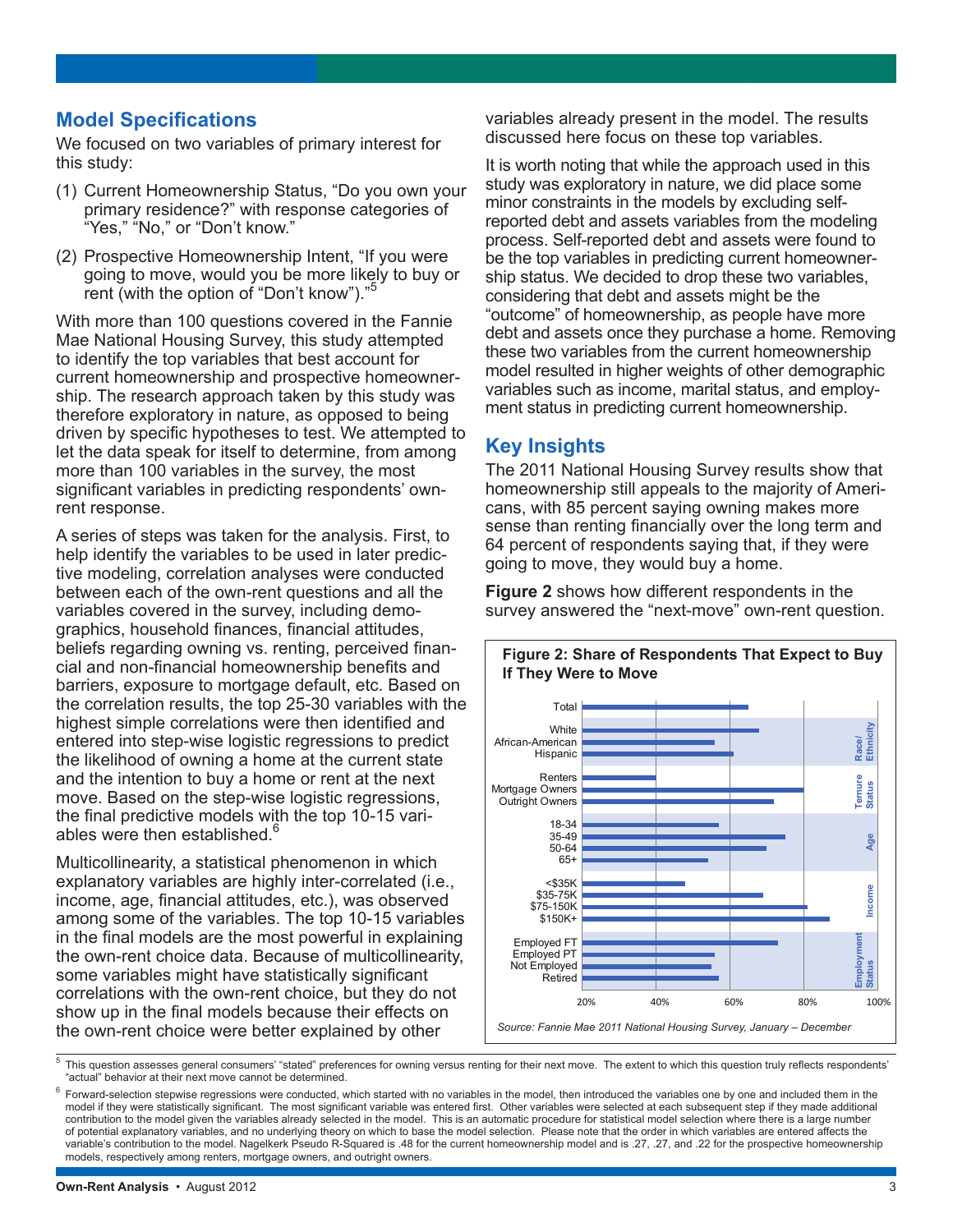**Figure 3** below presents the relative importance of each primary factor in predicting the own-rent response across the four models, after controlling for all the other factors within the model. These effects are normalized to 100 percent for comparison purposes.



Current homeownership model excludes the variables of debt and assets (self-reported) as they are considered more as the outcome of homeownership.

N/A indicates that the variable was entered into the model, but did not have significant incremental impact, after controlling for all the other variables in the model. Stepwise logistic regressions by adding one variable at a time were conducted. The most significant variable was entered first. The incremental chi-square value increase based on the -2 Log Likelihood Ratio test was used to represent the incremental contribution of the added variable to the model, after controlling for all the other variables in the model. These effects were then converted and normalized to 100 percent for comparison purposes.

Flexibility Barriers include "limited flexibility in future choices," "will not be in a certain area for an extended period of time," and "use the money for other investments other than a home." Financial<br>Homeownership Ben

*Source: Fannie Mae 2011 National Housing Survey, January – December*

#### **Figure 4: Financial and Housing Attitudes are primary drivers of the intention to own or rent at the next move for renters and mortgage homeowners**

Demographics primarily drive current homeownership status and the intention to own or rent for homeowners who own their homes outright



The incremental chi-square value increase based on the -2 Log Likelihood Ratio test was used here to represent the incremental contribution of each additional variable added to the model. These values were then converted and normalized to 100 percent. Other methods to estimate the relative importance of independent variables in predicting the dependent variable such as standardized betas yielded similar results.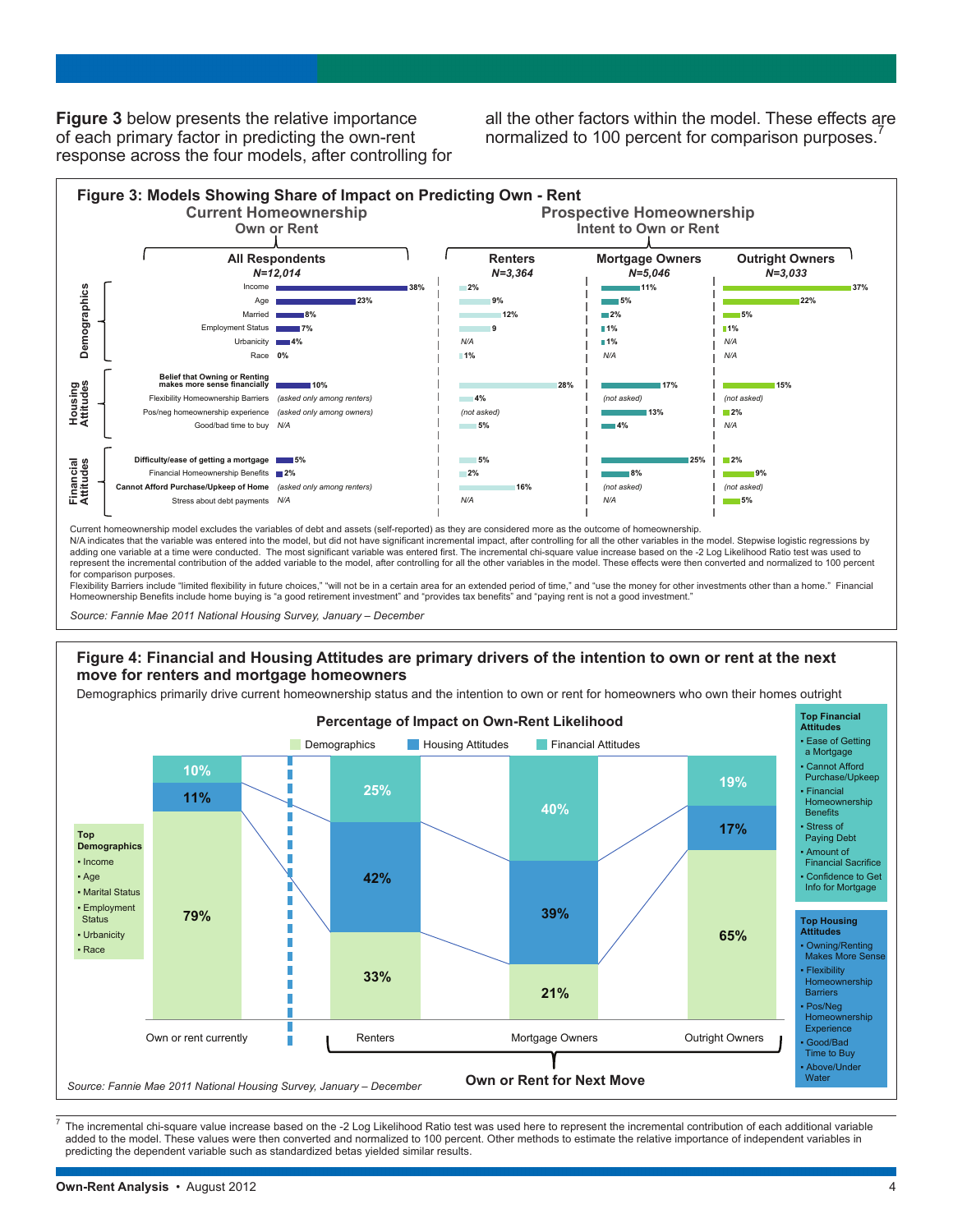**Figure 4** provides a more strategic summary view by grouping the variables into three categories: Demographics, Housing Attitudes, and Financial Attitudes. Figures 3 and 4 considered together suggest:

- Demographics (such as income, age, marital status, and employment status) are the primary drivers of current homeownership status and the intention to own or rent for outright-owners, by a wide margin over financial and housing attitudes.
- However, in relation to one's "next-move" housing preference, housing and financial attitudes are the key drivers of the intention to own or rent for renters and mortgage-owners. These two groups account for about 80 percent of housing units in the US.<sup>8</sup>

The analysis yields differences in the factors driving the own-rent intention in each of the models across the three population groups:

- The belief of whether "owning or renting makes more sense financially over the long term" fundamentally drives all three populations to behave accordingly as the top housing attitude, and especially among renters where it is the top overall driver.
- Perceived Ease/Difficulty of getting a mortgage is the primary driver of the own-rent intention for mortgage-owners, but is a much less important factor for renters.
- Existing Homeownership Experience (i.e., "Has homeownership been very positive for you and your family, somewhat positive, somewhat negative, or very negative for you and your family") is a primary driver of the own-rent intention among mortgage-owners, but not among outright-owners. The results here suggest that, once consumers buy a home, obtain a mortgage, and have a positive owning experience, they want to continue owning. We also built a predictive model based on the entire sample (including renters, mortgage-owners, and outright-owners). Current tenure choice was found to be a dominant factor with a 51 percent weight in predicting the next-move own-rent intention, suggesting that once people own a home, they would want to continue owning.
- Concern with the affordability of home purchase and the upkeep of a house is a major factor discouraging renters from buying.

• Demographics including income and age are the top drivers for outright-owners to continue owning.

Interestingly, exposure to default, perceived home value appreciation/depreciation, and non-financial benefits of homeownership (e.g., having a good place to raise and educate children, safety, more space, and control), although they have statistically significant correlations with the own-rent intention under the bi-variate analysis, are shown to make no major incremental contributions to predicting the own-rent intention in the models. In addition, self-reported underwater status has a very minimal incremental impact.

**Figure 4** suggests that there are distinct lifecycle differences in the future own-rent decision-making process when combined with the demographics details underlying each model. Attitudes are the lead drivers for younger renters and middle-aged mortgage-owners, but demographics are the lead drivers for older outright-owners. For renters and mortgageowners, aspirations for and belief in homeownership play a major role in decision-making, possibly forming a "homeownership optimism" in determining whether they expect to own or rent in the future. For outrightowners, their housing choice preference is driven more by their demographics, specifically income and employment status, possibly due to it having a limiting effect on attitudes since upside financial possibilities are less likely at the later stage of life where income is past its peak and one is more likely to be retired.

## **Discussion/Implications**

The above key findings suggest that:

• Traditionally, research has focused almost exclusively on the demographic drivers such as income and age for the own-rent housing decision. Possibly, this is because demographics are the more tangible drivers of the own-rent decision and are historically used in mortgage underwriting. We found that the three population segments modeled here are affected by a mix of demographic and attitudinal drivers in their future or "next move" ownrent preferences. **Renters and mortgage-owners are most affected by attitudinal drivers**. Since a mix of demographic and attitudinal drivers can influence Americans' own-rent decision, resources to help consumers to more deliberately understand and balance these drivers may allow them

<sup>&</sup>lt;sup>8</sup> According to the 2010 Decennial Census, the distribution of occupied housing units in the U.S. is 19.7 percent own free and clear, 45.4 percent own with a mortgage, and 34.9 percent renter-occupied. In Fannie Mae's full year 2011 National Housing Survey, 25.2 percent of respondents own homes outright; 42.0 percent own with a mortgage; 28.0 percent rent; and 4.8 percent live with someone without paying for housing.

<sup>&</sup>lt;sup>9</sup> A separate step-wise logistic regression model was conducted based on the entire sample, excluding the current tenure choice variable (as it is a dominant factor, if included in the model, with a 51 percent weight in predicting the next-move own-rent choice). Top variables include income (34.2%), the belief of owning or renting makes sense (23.8%), marital status (10.5%), and perceived ease/difficulty to get a mortgage (8%), altogether accounting for 77 percent of importance in predicting the nextmove own-rent response.

<sup>&</sup>lt;sup>10</sup>The percentage of importance of the self-reported above/underwater status in predicting the next-move own-rent response is 1.7 percent, too minimal to be shown on Figure 3.